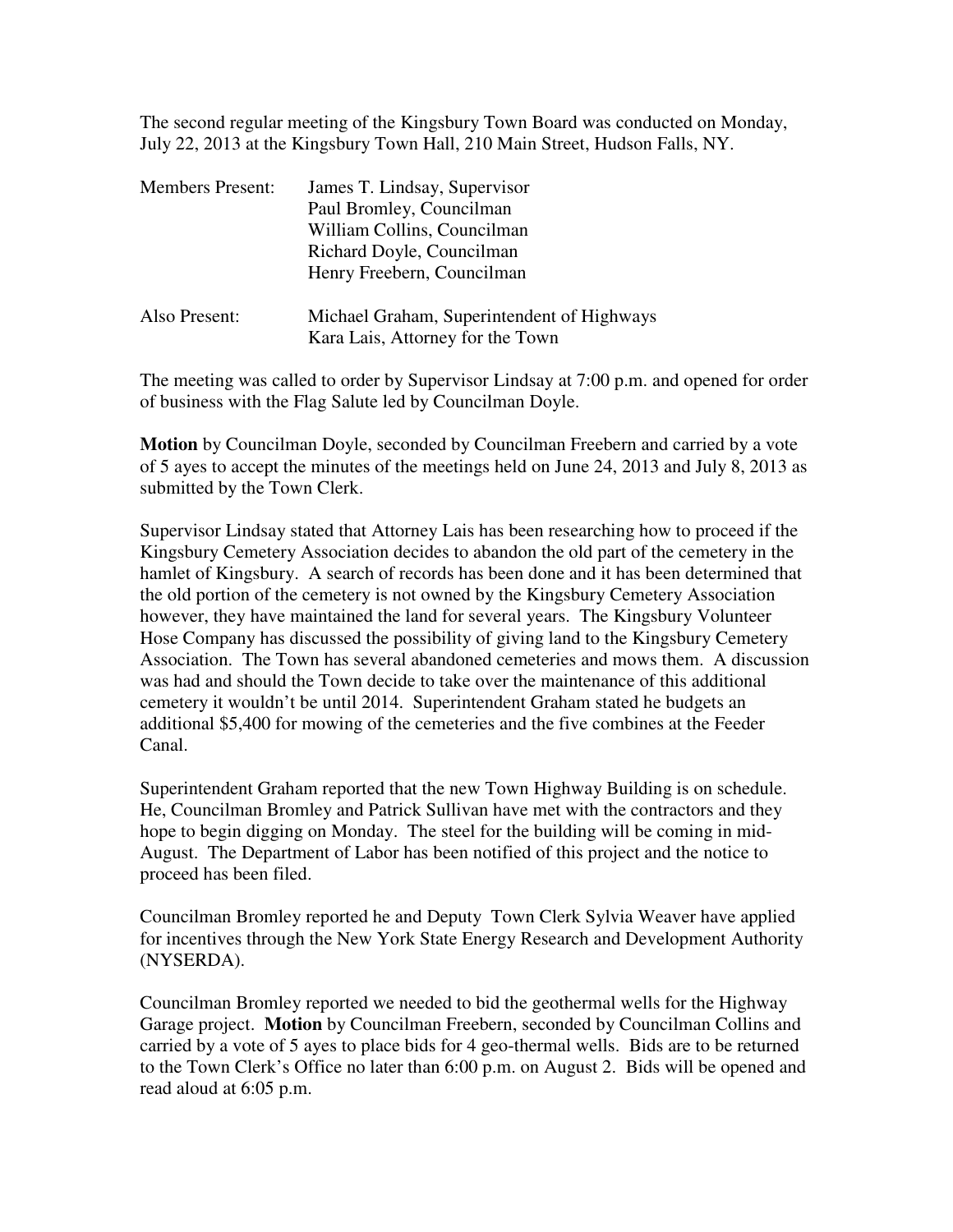**Motion** by Councilman Bromley, seconded by Councilman Collins and carried by a vote of 5 ayes to conduct a special meeting on August 2, 2013 at 6:00 p.m. for the purpose of opening and awarding the bid for the geo-thermal wells.

Councilman Bromley reported that he and Highway Superintendent Graham will be visiting another building that was constructed by Munter Enterprises on Wednesday.

Highway Superintendent Graham reported he had attended the annual Water School in Ithaca. This school has been held for the past 65 years and is a great support service and training school for municipal highway personnel in New York. Cornell University is ending this program. Mr. Graham asked for the board's assistance in supporting a letter in opposition to the closing of this school. **Motion** by Councilman Bromley, seconded by Councilman Freebern and carried by a vote of 5 ayes authorizing Mr. Graham to send a letter in opposition of the closing of the water school.

Supervisor Lindsay reported that the best option for financing the Town Highway Garage would be 4.24% over a ten year period and would give us an option for early repayment. **Motion** by Councilman Freebern, seconded by Councilman Collins and carried by a vote of 5 ayes to go with the 4.24% option for financing the town highway garage.

Supervisor Lindsay had received a letter from Recreation Director Deborah Battiste requesting the extension of usage of the pool for another week if the extreme heat continues. **Motion** by Councilman Freebern, seconded by Councilman Doyle and carried by a vote of 5 ayes authorizing the extension providing there is money in the budget to cover the expenses.

Superintendent Graham and David McKeighan, Building and Grounds Superintendent from Hudson Falls School would like to cut a hole in the guard rail at the firehouse and install a cross walk across Franklin Street to the pool. The school ha the striping machine and the Town and School would share the expense for the paint. Permission will have to be granted by the Kingsbury Volunteer Hose Company.

Councilman Doyle reported that Tom Darfler had received permission to use the kingsburyny.com domain for the new website.

Supervisor Lindsay reported that he had received two prices for sound testing for the Industrial Park area and we are waiting for additional quotes to come in.

PUBLIC COMMENT: Mrs. Betty Webster of Coleman Avenue brought in two softballs that had hit her house during the last game. She said for two months the teams have been able to keep the balls within the field but last night they hit two over the fence and then they laugh about it, saying can we buy the ball back. She feels there is no one in charge and the teams do what they please. The Town board will hold a meeting with Debbie Battiste, Mike Cronin, some of the team captains and see what can be done to fix this problem. It was suggested they only be allowed to play one game at a time.